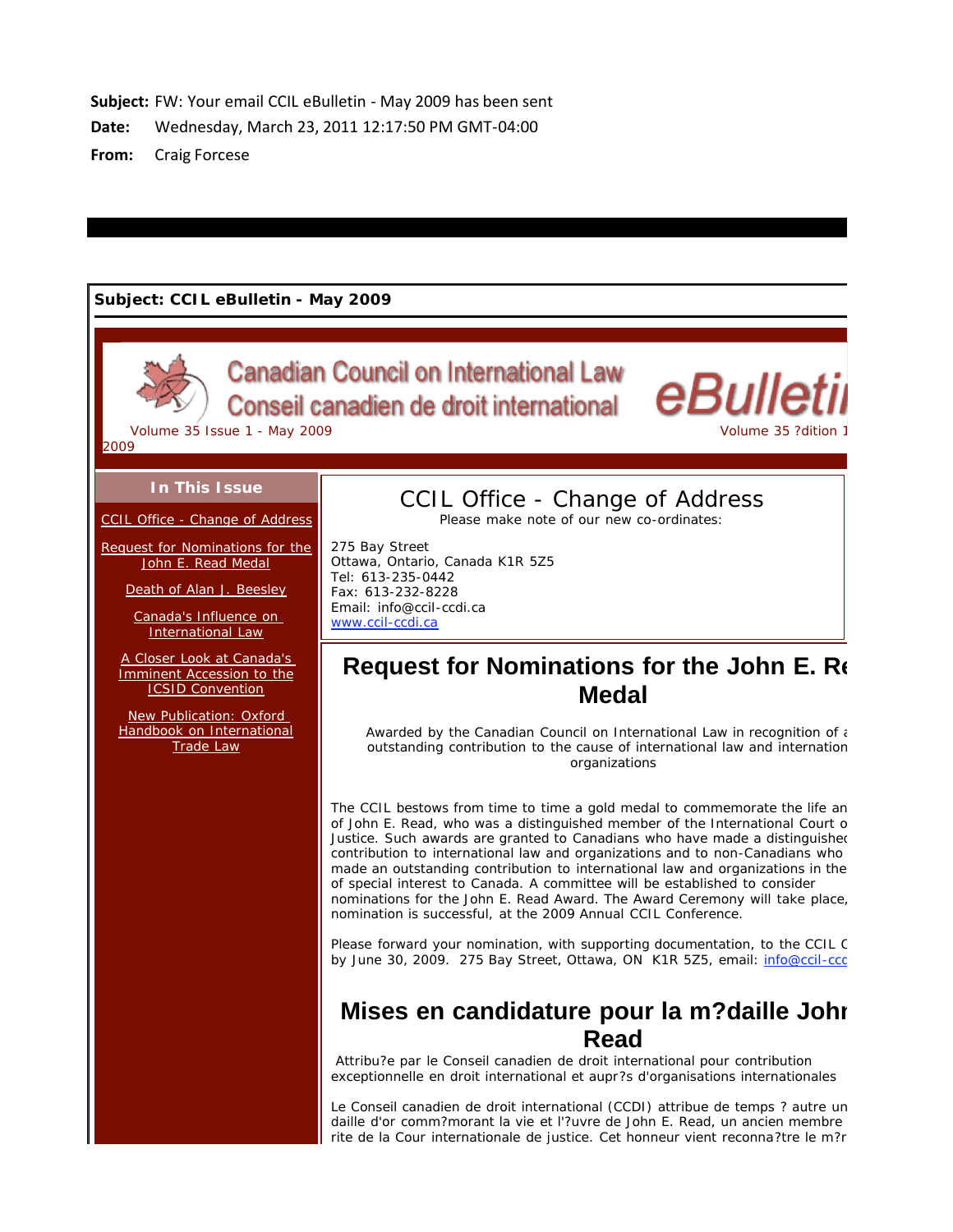droit international et l'engagement remarquable aupr?s d'organisations internationales de Canadiens et de Canadiennes ou de personnes d'ailleurs qui fait une contribution notoire dans des domaines d'int?r?t pour le Canada. Un c sera cr?? pour ?tudier les candidatures re?ues pour le prix. Si le comit? retient de celles-ci, la m?daille sera remise lors du congr?s annuel 2009 du CCDI.

Pri?re d'envoyer vos mises en candidature ainsi que les pi?ces ? l'appui au bur CCDI pour le 30 juin 2009, 275, rue Bay, Ottawa ON K1R 5Z5 - courriel : info( ccdi.ca.

## Death of Alan J. Beesley

Friends and former colleagues will be saddened to learn of the death of J. Alan Beesley, in Victoria on Thursday, January 22, 2009, at the age of 81. Born in Smithers B.C. on August 17, 1927, he had a long and distinguished career in t Canadian foreign service including serving as Canada's High Commissioner to Australia, Papua New Guinea, the Solomon Islands and Vanuatu 1977-1980, Ca Ambassador to Austria, the IAEA and UNIDO 1973-1976, Canada's first Ambas for Disarmament 1980-1982, Ambassador to the United Nations in Geneva and Disarmament Conference and GATT 1983-1987 and Assistant Under-Secretary Legal Advisor to External Affairs from 1972-1973. He served as Ambassador fo Marine Conservation and Special Environmental Advisor to Canada's Foreign M 1989-1991. From 1967-1983 as Ambassador to the Law of the Sea Conference Canadian Head of Delegation, and Chair of the Conference Drafting Committee Ambassador Beesley was instrumental in shaping the Law of the Sea Conventio Alan Beesley attended the Stockholm Conference on the Environment in 1972 throughout his career was deeply committed to protecting the Environment an disarmament. In 1987 he took a years' sabbatical as a visiting professor at the University of British Columbia Law School. Prior to joining the Foreign Service, practiced law at Crease and Company in Victoria. He studied law at the Univers British Colombia receiving his LLB with the class of 1950. Over the years he re many medals and honours including the Order of Canada Medal in 1984 for his extensive work on the Law of the Sea and the Environment; the Prime Minister Outstanding Public Service Award in 1983, the Admiral's Medal for Contribution Canadian Maritime Affairs 1993 and the Medal of Honour, United Nations Assod of Canada 1995. He served as a member of the International Law Commission 1986-1991 and received an Honorary Doctor of Environmental Studies from the University of Waterloo, and an Honorary Doctor of Laws from DalhousieUnivers

"Alan Beesley was a brilliant negotiator, international lawyer and diplomat. His gifts and abilities in all three disciplines combined to make him one of the truly outstanding Canadian foreign service officers of any generation. He led the Ca delegation to the Third United Nations Law of the Sea Conference with an unparalleled boldness and imagination that placed him at the very centre of th negotiations and effectively secured by far the greater part of Canada's major objectives in this forum. Perhaps his most notable attribute was his extraordin intuition, amounting almost to extra-sensory perception, which allowed him to the drift of the negotiations at a given moment and influence their course decis Together with his remarkable understanding of the aspirations of the developir countries, this enabled Canada to punch well above its weight multilaterally. H left an enduring legacy in which the Department of Foreign Affairs and all Cana can take great pride. God rest him."

Leonard Legault, Ottawa, ON, Canada

"Alan was an extraordinary individual who made major and forward-looking contributions to the international law of the sea and the environment and who promoted Canadian interests with enthusiasm. It was my good fortune to have opportunity to work, and at times to spar, with him."

Prof. Bernard H. Oxman, Richard A. Hausler Professor of Law, University of Mia School of Law

"Alan Beesley was a consummate diplomat, gifted negotiator and esteemed colleague. A favourite anecdote comes from an UNCLOS Committee meeting, w we were debating Passage Through International Straits well past midnight. Th French Delegate had the floor and was droning on and on to the very sleepy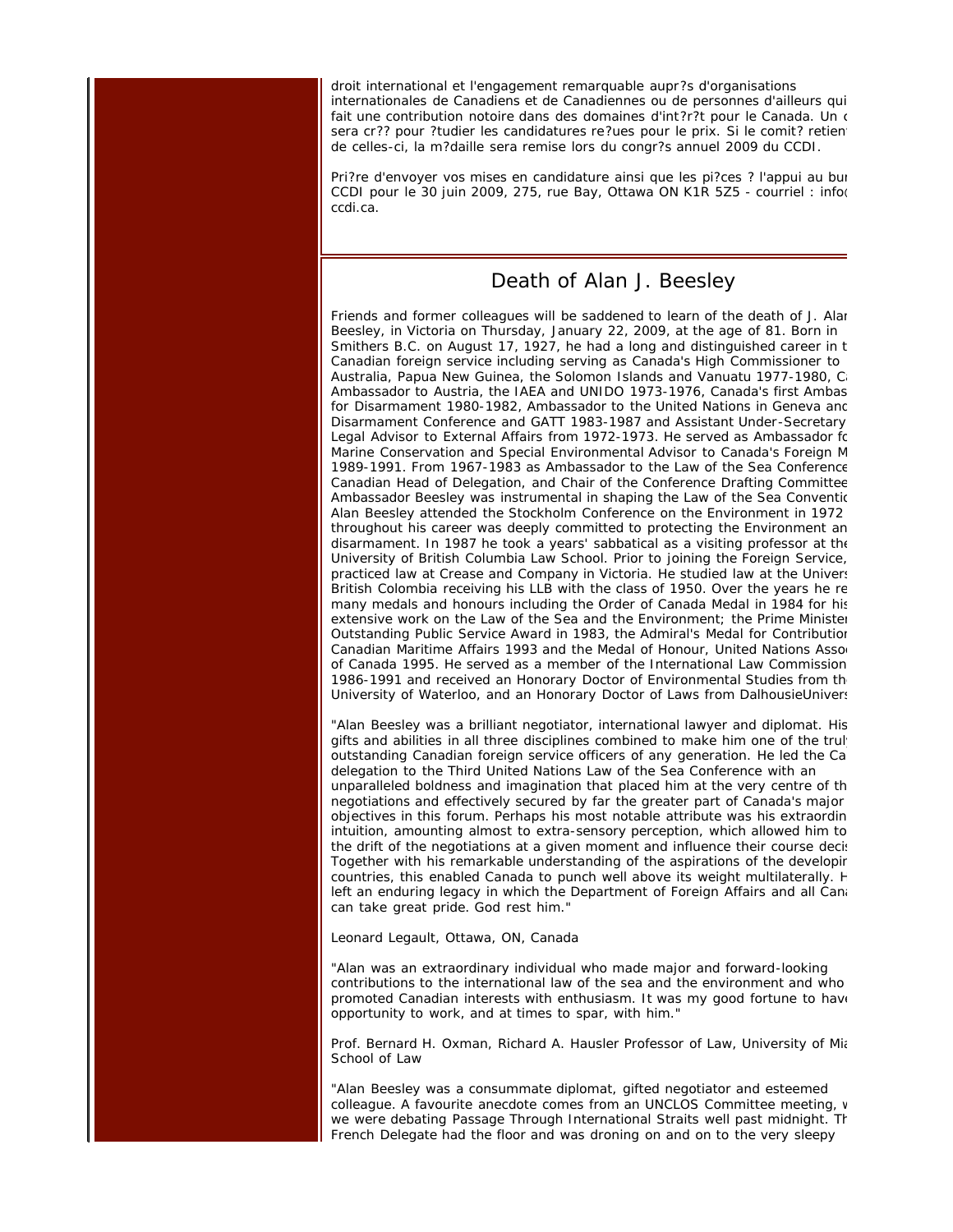Committee Members, stressing that international straits were of great importan France as French shipping used the Straits of Gibraltar to move products from Atlantic to the Med. Alan wrote a note and sent it via a UN Guard to the Frenc Delegate at the podium, who after reading it promptly concluded his remarks i hurried, somewhat nervous manner. He never discovered who sent the note; did it say? "Why the heck don't you French simply send the stuff by rail?"."

Lorne S Clark, Princeton, NJ, USA

President Philippe Kirsch of the ICC was saddened by news of the death of Ala Beesley, with whom he first worked when he joined the Canadian Department External Affairs in 1972. They also worked together on several later occasions, notably in the context of the International Conference on the Law of the Sea, i Caracas and New York. President Kirsch considered Mr. Beesley an outstanding negotiator and clear-minded lawyer, from whom he learned valuable skills use his entire professional life.

## Canada's Influence on International Law

The CCIL announces a new section of its website devoted to the influence that Canada has had on public international law. (http://www.ccil-ccdi.ca/index.php option=com\_content&task=section&id=17&Itemid=146)

Through its people, governments and events, Canada has shaped public intern law. In an effort to pay tribute to our organisation's co-founder, Ronald St. Joh Macdonald, we are collecting information demonstrating the effect that Canada had on the content and development of international law.

At our 2007 annual conference, Craig Scott described Ronald Macdonald as "fie proud as a Canadian and idealistically committed to making cosmopolitanism a reality". It is in this spirit that we welcome contributions to the CCIL Website  $\varepsilon$ encourage you to read the contributions already made.

## **A Closer Look at Canada's Imminent Accession to the IC Convention**

J. Anthony VanDuzer and Anthony Daimsis\*

#### **Introduction**

On Thursday March 13, 2008, Bill C-9, An Act to implement the Convention on Settlement of Investment Disputes between States and Nationals of Other Stat (the ICSID Convention) received Royal Assent. British Columbia, Newfoundlan Labrador, Nunavut, Ontario and Saskatchewan have already adopted legislation would implement the ICSID Convention[1] on the day on which it enters into fo for Canada. When Canada finally does accede to the Convention it will join 143 states that became parties before it.

Those who support Canada's accession cite many benefits, including that:

- 1. It would provide additional protection to Canadian investors abroad by allowing them to provide for recourse to arbitration using ICSID arbitra in their contracts with foreign states;
- 2. Canadian investors abroad and foreign investors in Canada could bring investment claims under ICSID arbitral rules where permitted in Canada foreign investment protection agreements (FIPAs) and free trade agreen (FTAs), like NAFTA;[2] and
- 3. ICSID membership would contribute to reinforcing Canada's image as a investment friendly country.[3]

Because of these benefits joining ICSID has been on the federal government's agenda for many years but accession has been delayed due to the resistance  $\epsilon$ some provinces. Despite long standing discussions regarding whether Canada become an ICSID party, however, there has been relatively little debate in Can regarding the distinctive features of the ICSID process and what subjecting Ca to ICSID arbitration would mean in practice.

This note examines an issue seldom discussed by those advocating Canadian accession to ICSID: the limited possibilities for review of ICSID awards. An aw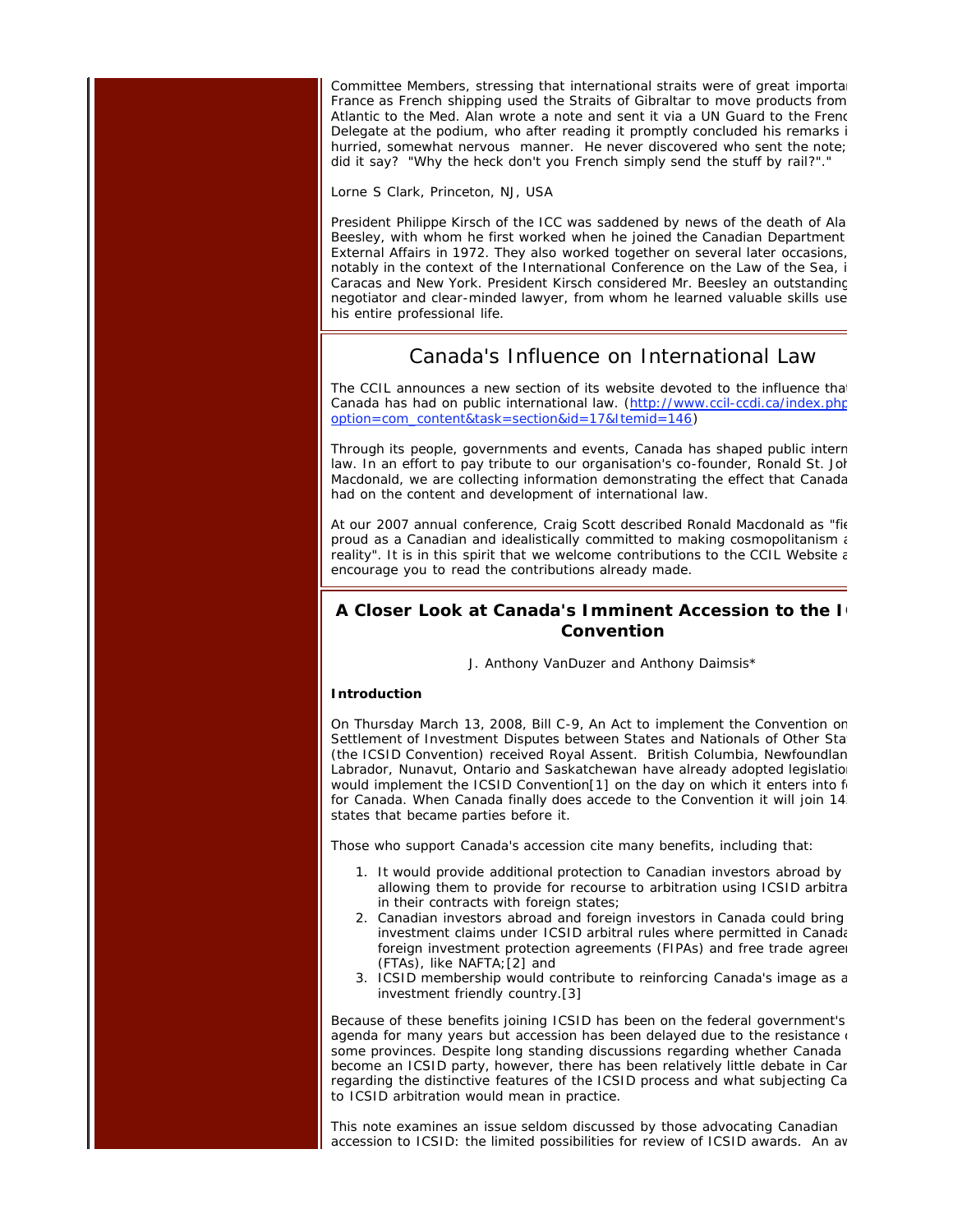issued by an ICSID tribunal in favour of a foreign investor against Canada can challenged before domestic courts unlike other arbitral awards. All ICSID part states are obliged to ensure that their courts simply enforce an ICSID award a was an order of the court. There are no grounds upon which enforcement may refused. ICSID awards can be challenged in an annulment proceeding before tribunal internally appointed by ICSID but only on very narrow grounds. Most significantly, unlike domestic courts reviewing other investor-state arbitration awards, ICSID tribunals cannot take public policy concerns into account.

This reduction in the scope for challenging awards could have significant implic for Canada, because such challenges are common in investor-state arbitration. cases under NAFTA Chapter 11 to date, states have challenged 3 of the 4 awa made against them.[4] Each of these challenges, including one by Canada, re part, on public policy grounds.[5] This note examines the possible consequenc the more limited review of investor-state awards that is permitted in relation  $t_0$ arbitrations under the ICSID Convention rules.

#### **The current process for challenging investor-state arbitration awards**

Canada provides for investor-state arbitration in most of its FIPAs and FTAs. T scheme under Chapter 11 of the NAFTA is typical. Under Chapter 11, an Amer Mexican investor may make a claim for compensation against Canada for losse suffered as a result of a Canadian measure that breached Canada's obligations Chapter 11.[6] Until Canada joins ICSID, investor-state arbitrations under Cha 11 may be held only under the arbitration rules of the United Nations Commiss International Trade Law (UNCITRAL)[7] or, in some circumstances, the ICSID Additional Facility Rules.[8] The Additional Facility rules are only available wh either the investor's state or the state complained against is party to the ICSII Convention. At the moment, the United States is the only NAFTA party that ha joined ICSID. As a result, in arbitral claims against Canada, the Additional Fac rules can be only used when the investor is American. The choice of rules is up the investor. An award against Canada in an arbitration under either of these may be challenged in the domestic courts in the place of arbitration.[9]

The law of the place in which the award is made will determine the standards  $\cdot$ applied by the court hearing the challenge. In practice NAFTA arbitrations hav been held either at a location within the country complained against or in one other NAFTA states. So, a challenge to an award against Canada would be ma the court of the North American jurisdiction in which the arbitration took place.

Canada, Mexico and several US states, as well as more than 50 other countrie adopted the UNCITRAL Model Law on International Commercial Arbitration (Mo Law), which governs challenges to arbitration awards.[10] The grounds for rev arbitration awards under the Model Law and most other arbitration laws are lir reflecting one of the basic goals of arbitration which is to produce a final award the same reason, Canadian courts have interpreted the scope of these ground: narrowly.[11] The approach taken by Canadian courts in investor-state cases mirrored the approach taken in international commercial arbitrations between  $\mu$ parties.[12]

Under the Model Law a party may seek to set aside an award on a variety of g relating to whether the arbitration met basic standards for due process. As we award may be set aside if the tribunal exceeded its jurisdiction. Similar ground be relied on in ICSID annulment procedures. Under the Model Law, however, may also be set aside if they are contrary to the public policy of the jurisdictio which the application to set aside the award is brought.[13] This public policy is not available in arbitrations under the arbitration rules of the ICSID Convention.[14] While the public policy ground is rarely invoked in private commercial arbitration, it has been raised in all three judicial reviews of NAFTA investor-state arbitrations, though without success. In these cases, the courts said that in order to be contrary to public policy an award must "offend our loo principles of fairness in a fundamental way."[15] While this suggests a very hi standard, the Federal Court of Canada in the only NAFTA challenge brought by Canada suggested a broader scope for review, including an enquiry into the m the decision. In SD Myers, the court said that it would be contrary to public p enforce awards that exceeded the tribunal's jurisdiction, and that awards that patently unreasonable were beyond the jurisdiction of the tribunal.[16]

The law regarding the scope of review under the public policy ground is not ye settled and public policy is likely to vary from one jurisdiction to the next. The broader review based on public policy considerations contemplated in SD Myers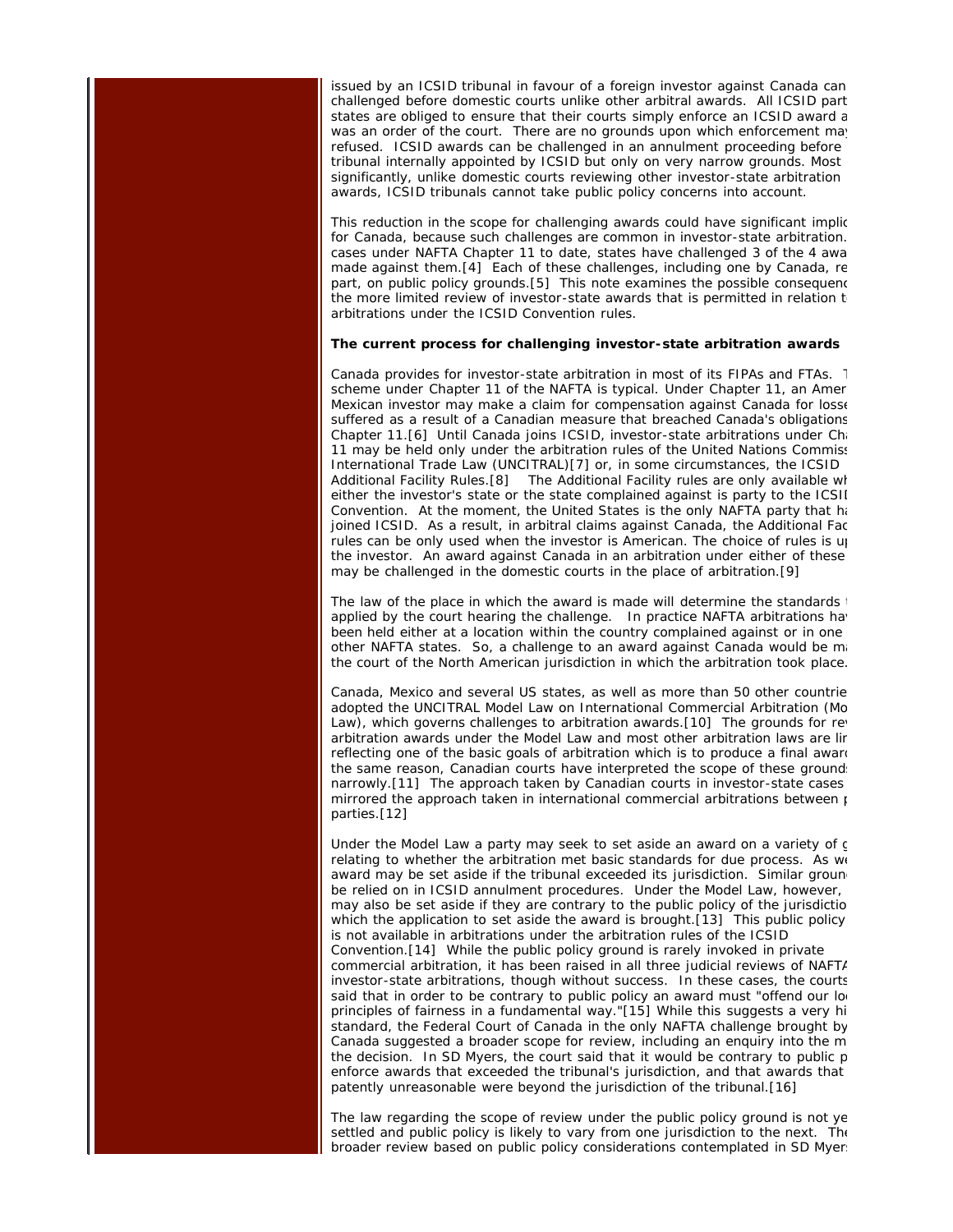not be applied in courts outside of Canada. As well, if Canadian courts were to SD Myers to set aside awards liberally, it is possible that arbitrators would dec to hold arbitrations in Canada with a view to avoiding Canadian judicial review Nevertheless, public policy may provide an important ground for challenging aver against Canada and other states, at least in some cases.

p py p y

#### **Where ICSID and the current framework differ**

One effect of joining the ICSID Convention is that, a foreign investor from a co with which Canada has a FIPA or an FTA that provides for investor-state arbitr will be able to choose to have its claim arbitrated under the arbitration rules c ICSID Convention. Where the investor does so, Canada will have no recourse domestic courts to challenge any eventual award against it and will not be abl seek review of such an award on public policy grounds. Under the ICSID annul procedures, the only grounds on which annulment may be granted are where t tribunal: (i) was not properly constituted, (ii) has manifestly exceeded its pow (iii) was corrupt, (iv) seriously departed from a fundamental rule of procedure, failed to state the reasons on which its award was based.[17]

To initiate an annulment proceeding, Canada must request the Chairman of the Administrative Council of ICSID to appoint an ad hoc committee to review awa Members of the committee cannot have sat on the original panel, must be of a different nationality from that of the original arbitrators and more significantly may be a national of either state affected by the dispute or have been designa the Panel of ICSID Arbitrators by those states.[18] In the interest of neutrality members of any ad hoc committees have no ties with interested states. As we unlike domestic judges, they have no experience with public interest considera nor any mandate to take such considerations into account.

Joining the ICSID Convention could lead to the following scenario for Canada. investor makes a claim against Canada under NAFTA Chapter 11 alleging that Canadian measure intended to achieve some important policy objective, like th protection of the environment, is contrary to Canada's obligations under Chapt and has caused a loss to the investor. The investor chooses to arbitrate unde arbitration rules of the ICSID Convention. If the arbitral tribunal made an awar against Canada, Canada could not seek to have the award set aside in a dome court at the place of arbitration and could not argue that the award was contra public policy, either because it offends local principles of fairness in the place of arbitration or, if the application was being heard in Canada, because the awarc patently unreasonable, applying the test in SD Myers. Under ICSID, the annul committee could consider whether the tribunal had "manifestly exceeded" its jurisdiction in the award, but this is a higher standard than a simple excess of jurisdiction which is all that is required to set aside an award in a domestic juc review under the Model Law.

#### **Conclusions**

Even though Canada appears to be on the verge of its long anticipated accessi the ICSID Convention, there has been relatively little discussion of the technica implications of joining ICSID. Canadian accession to ICSID may have some m positive benefits from the perspective of Canadian investors because it gives th access to an arbitration process that is well known and specifically adapted for investor-state arbitration. It may also enhance international perceptions of Ca as a welcoming place to invest in a small way. There are, however, a number distinctive features of the ICSID process which may have an impact on Canada

In this short piece we have only addressed one of these features. Once Canad joins ICSID, foreign investors in Canada may be encouraged to choose the ICS Rules with a view to avoiding the prospect of costly and time consuming judici review proceedings and narrowing the scope for Canada to seek to set aside a award against it. Where they do, accession will have the effect of subjecting C to a process that is not safeguarded by judicial review, whether in Canadian or foreign courts, and which does not provide the backstop protection of a review ensures that awards against Canada are not contrary to public policy. Compar the current situation, such a limited review will curtail Canada's ability to chall investor-state awards against it, even those that are manifestly wrong or abho to public policy, though the real effect of the different review standard in ICSII arbitrations is hard to predict.

Of course, Canada's accession to ICSID will also mean that Canadians investin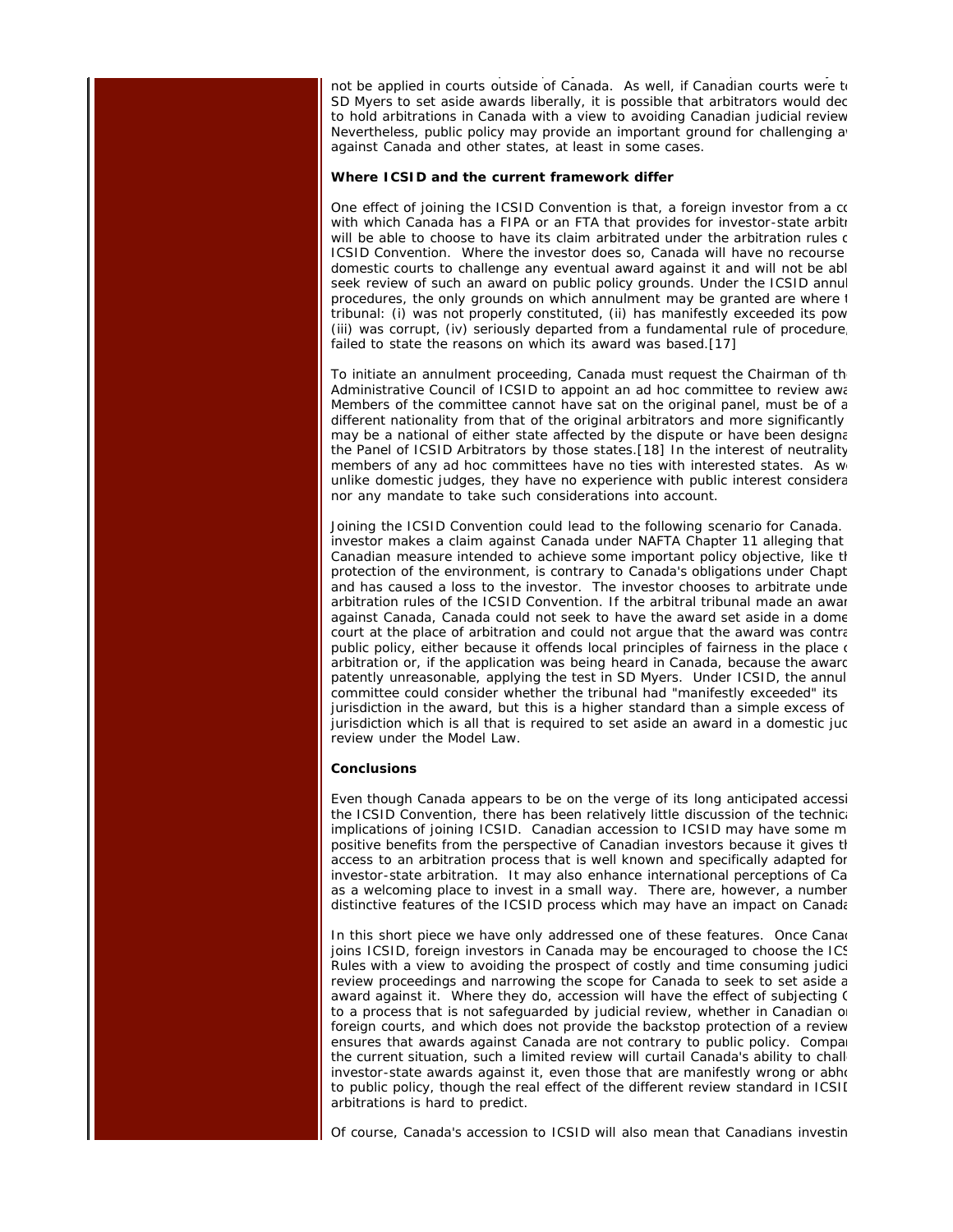abroad will benefit from being able to avoid judicial review and review on publ policy grounds of awards ordering foreign states to compensate them by choos ICSID arbitration. But the cases brought against Canada under NAFTA to date make clear that Canada must also consider the impact of ICSID accession on i exposure to investor-state claims.

\*Common Law Section, Faculty of Law, University of Ottawa. Both are Membe the faculty's International Law Group and teach a course on international comr arbitration.

[1] The ICSID Convention (Convention on the Settlement of Investment Disput between States and Nationals of Other States, done at Washington, 18 March 575 U.N.T.S. 159, reprinted in 4 I.L.M. 532 (1965) [ICSID Convention].

[2] Done December 17, 1992, reprinted in (1993) 32 I.L.M. 605 [NAFTA].

[3] As presented during the second reading in the House of Commons of Bill C Mr. Ted Menzies, Parliamentary Secretary to the Minister of International Trade the Minister of International Cooperation, CPC; available at

<http://www2.parl.gc.ca/HousePublications/Publication.aspx?

Mode=1&Parl=39&Ses=1&Language=E&DocId=2945948&File=0#Int-2081960> [4] United Mexican States v. Karpa (2005), 74 O.R. (3d) 180 (C.A.)[Feldman

Review]; Canada v. S.D. Myers, [2004] FC 38 (CanLii) (TD)[Myers Review]; M v. Metalclad Corporation, (2001) B.C.J. No. 950, supplementary reasons (2001 No. 2268 (S.C.)(notices of abandonment of appeal filed by both parties Octobe 2001). No judicial review was sought by Canada of the decision in Pope & Talb Interim Award (June 26, 2000)(available at

<http://www.naftaclaiims.com/Disputes/Canada/Pope/PopeInterimMeritsAward In one case, a losing investor has applied to court in Mexico to vacate the awa International Thunderbird Gaming Corporation v.Mexico, Award, January 26, 20 available at

<http://www.naftaclaims.com/Disputes/Mexico/Thunderbird/Thunderbird\_Awar [5] Myers Review, ibid.

[6] NAFTA, supra note 2, Arts. 1116, 1117.

[7] UN General Assembly, 31st Session, Supplement 17 at 46, Chapter V, Sect Arbitration Rules of the United Nations Commission on International Trade Law approved by the UN General Assembly on 15 December 1976, UN Doc. A/31/1 1976, reprinted in UN, UNCITRAL Arbitration Rules (New York: United Nations, 1977)[UNCITRAL Rules].

[8] NAFTA, supra note 2, Art. 1120. The ICSID Additional Facility for the Administration of Conciliation, Arbitration and Fact-Finding Proceedings was cre by the Administrative Council of ICSID on 27 September 1978. ICSID, ICSID Additional Facility Rules for the Administration of Conciliation, Arbitration, and Finding Proceedings, [1979] Doc.ICSID/11. Schedule C to the Additional Facili out the Arbitration (Additional Facility) Rules [Additional Facility Rules].

[9] In any court proceeding to enforce an award, the law of the jurisdiction in enforcement is sought will govern the proceeding. In Canada, Mexico, and in United States, the grounds that may be relied to refuse enforcement are essen the same as the grounds for setting aside an award.

[10] E.g., Commercial Arbitration Act, R.S.C. 1985, c. 17 (2nd Supp.), Schedul 34. An example of provincial legislation is the International Commercial Arbitra Act, R.S.O. 1990, c. I.9[ICCAA].

[11] E.g., Quintette Coal Limited v. Nippon Steel Corporation, (1990), 50 B.C.L (2d) 207 (C.A.), leave to appeal to the Supreme Court of Canada refused (199 B.C.L.R. (2d) xxvii; Schreter v. Gasmac Inc. (1992), 7 O. R. (3d) 608 (Gen. Di additional reasons (1992), 89 D. L. R. (4th) 380.

[12] C.f. Myers Review, supra note 4.

[13] Article 34(2)(b)(ii) of the Model Law states that an arbitral award may be aside if "the award is in conflict with the public policy of this State." Under fede legislation, the "State" is Canada and so the test is whether it would be contra the public policy of Canada. Under the Ontario act, public policy is adjudged ag Ontario's public policy. See section 1(6) ICAA, supra note 10. A court applying Model Law may also refuse recognition and enforcement of the award on the b that recognition and enforcement would be contrary to public policy (Article  $36(1)(b)(ii)$ .

[14] As well, under the Model Law an award may be set aside if the award dea a subject matter not capable of arbitration in the jurisdiction in which the arbit was held. This ground cannot be relied on in ICSID annulment proceedings eith [15] Feldman Review, supra note 4, at 196.

[16] Myers Review, supra note 4. The court defined patently unreasonable de as exhibiting "such as a complete disregard of the law so that the decision

constitutes an abuse of authority amounting to a flagrant injustice" at para. 55 [17] ICSID Convention, supra note 1, Article 52(1).

[18] ICSID Convention, ibid., Article 52(3). See Lucy Reed, Jan Paulsson, and Blackaby, Guide to ICSID Arbitration (The Hague: Kluwer Law International, 20